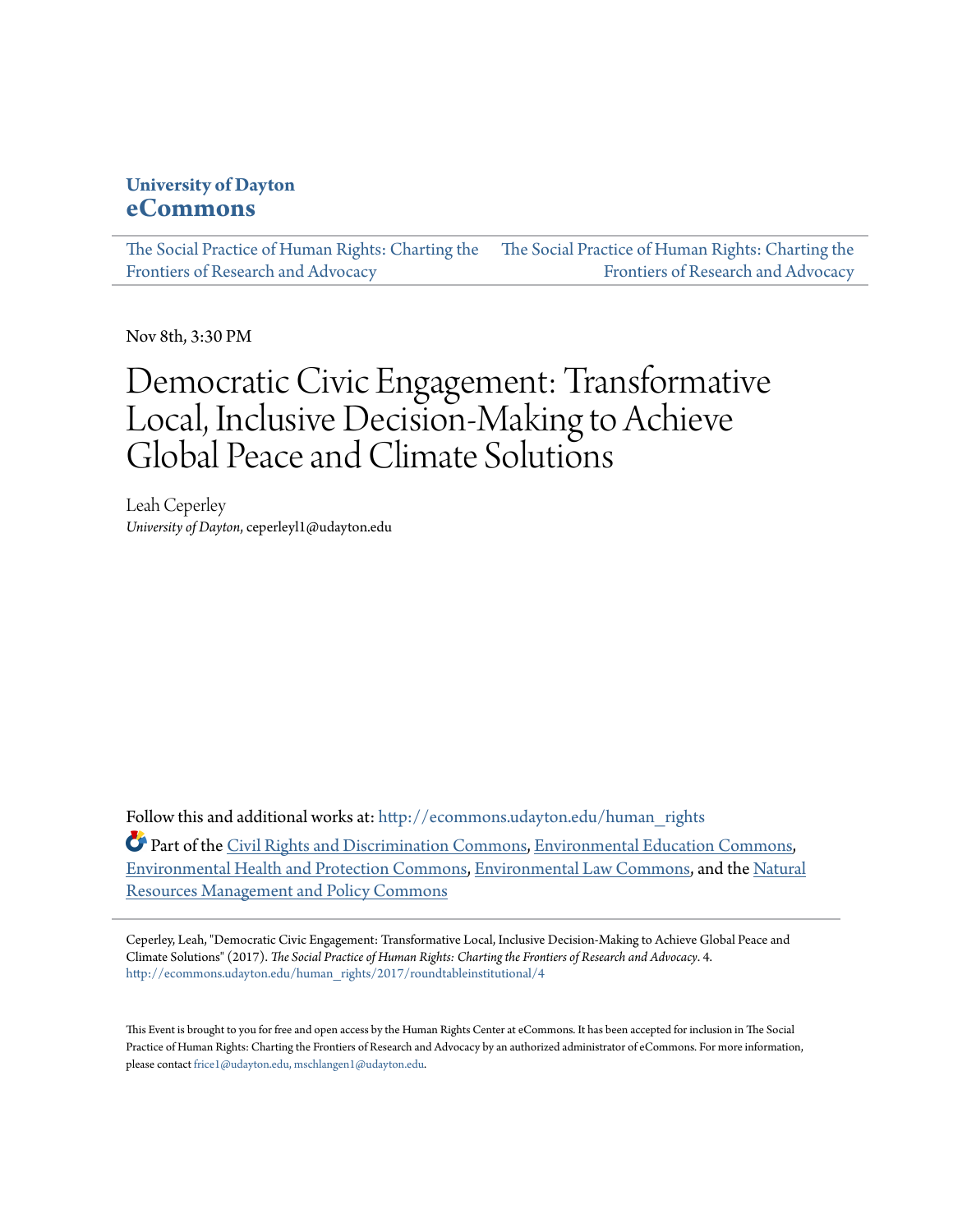## **The Social Practice of Human Rights: Charting the Frontiers of Research and Advocacy**

2017 Conference of the University of Dayton Human Rights Center Nov. 8-10, 2017, Dayton, Ohio For the archive of the conference, see [http://ecommons.udayton.edu/human\\_rights/2017/](http://ecommons.udayton.edu/human_rights/2017/)

**Research Panel:** Roundtable – Building Institutional Strength to Address Climate Change: Connecting Sustainability and Human Rights

**Presenter:** Leah Ceperley, University of Dayton

**Title:** Democratic Civic Engagement: Transformative Local, Inclusive Decision-Making to Achieve Global Peace and Climate Solutions

### **Abstract:**

The UN Sustainable Development Goals call for action on Climate (No. 13) and Strengthening Governance (No. 16) as imperative to transform our world toward one that is resilient, just, and peaceful. Climate change is a global problem, marked frequently in the U.S. by indifference, with far-reaching impacts disproportionately burdening the poor and vulnerable worldwide. Global in scope, its sources, impacts, and fields of action are local. Combating indifference at the local level can strengthen local governance structures, build trust across ideological divides, and shift the conversation from indifference to action.

Using an example from a University of Dayton-sponsored National Issues Forum on climate choices, this presentation outlines a model for building public action and effective governance through democratic civic engagement. Beyond detached public opinion, this model of deliberative participation humanizes decision-making with face-to-face discussion and weighing values and trade-offs and arrives at public judgment better prepared for collective action for the common good above individual self-interest.

As a technique for the University and the local community, democratic civic engagement provides an antidote to indifference, humanizing a global problem to its local implications. It strengthens community action toward local climate governance. As a model for re-membering public life, it builds solidarity, compassionate action, and inclusive decision-making that extends its impacts to the global community.

#### **About the presenter:**

Leah Ceperley is a graduate assistant in the University of Dayton's Hanley Sustainability Institute, pursuing a master's in public administration and a certificate in nonprofit and community leadership. In the Hanley Institute, she is completing a comprehensive assessment of the University's sustainability initiatives and convening deliberative forum on climate solutions. She has a bachelor's in biology from Kenyon College and a master's in conservation biology from Antioch University New England. In addition to teaching youth and adults in environmental sciences and biology, she has worked to protect and restore forest and wetland habitats in central Appalachia and the Hudson Valley in the face of resource extraction and post-industrial land use. Most recently, her work has focused on the power of deliberative democracy to develop public judgment and to build public trust. She was recognized with a